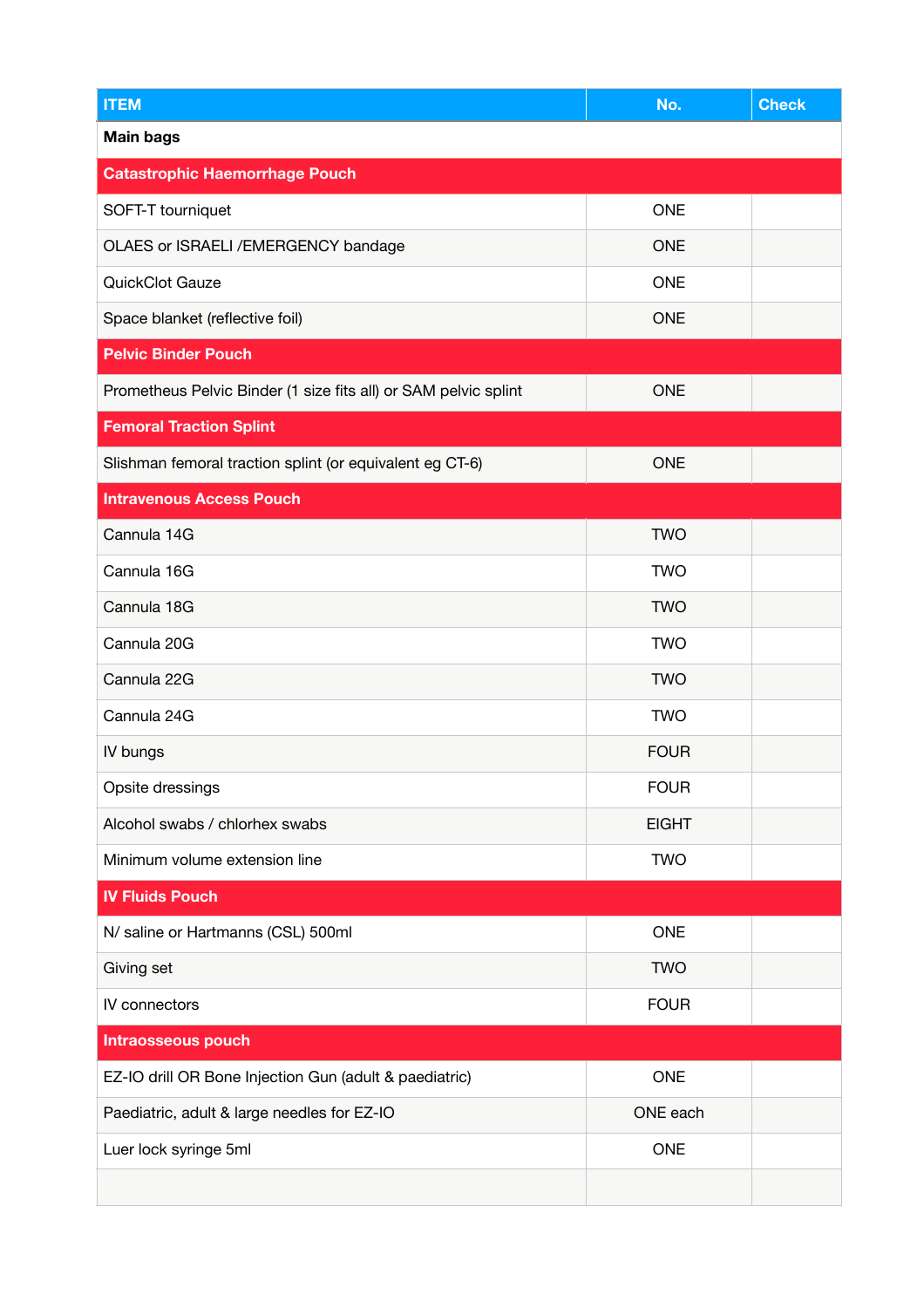| <b>ITEM</b>                                            | No.         | <b>Check</b> |
|--------------------------------------------------------|-------------|--------------|
| <b>Dressings Pouch</b>                                 |             |              |
| Gauze swabs                                            | <b>TWO</b>  |              |
| 3/0 vicryl                                             | <b>TWO</b>  |              |
| $1/0$ silk                                             | <b>TWO</b>  |              |
| Size 10 scalpel                                        | <b>ONE</b>  |              |
| Betadine skin prep                                     | <b>TWO</b>  |              |
| Surgical procedures tray (disposable)                  | <b>ONE</b>  |              |
| Lignocaine 1% w adrenaline 1/100,000                   | <b>TWO</b>  |              |
| 10ml syringe                                           | <b>TWO</b>  |              |
| 21 G needle                                            | <b>TWO</b>  |              |
| Hypafix 10cm                                           | <b>TWO</b>  |              |
| Bandage 15cm                                           | <b>TWO</b>  |              |
| Chest decompression pouch                              |             |              |
| ARS needle (or equivalent eg AngioCath)                | <b>TWO</b>  |              |
| Size 10 scalpel                                        | <b>TWO</b>  |              |
| Betadine skin prep                                     | <b>TWO</b>  |              |
| <b>Spencer Wells</b>                                   | <b>TWO</b>  |              |
| Size 8 surgical gloves                                 | <b>TWO</b>  |              |
| Hyfin chest drain seal (or equivalent eg Russell seal) | <b>TWO</b>  |              |
| Heimlich valve                                         | <b>TWO</b>  |              |
| Loose along pack sidewall                              |             |              |
| Chest drain 28 Fr OPTIONAL                             | <b>TWO</b>  |              |
| PPE pouch                                              |             |              |
| Gloves, LARGE                                          | <b>FIVE</b> |              |
| Vomit bag                                              | <b>ONE</b>  |              |
| N95 mask                                               | <b>TWO</b>  |              |
| Disposable gown                                        | <b>ONE</b>  |              |
| Sharps container                                       | <b>ONE</b>  |              |
| Oxygen C cylinder SOURCE from HOSPITAL or AMBULANCE    |             |              |
| C cylinder                                             | <b>ONE</b>  |              |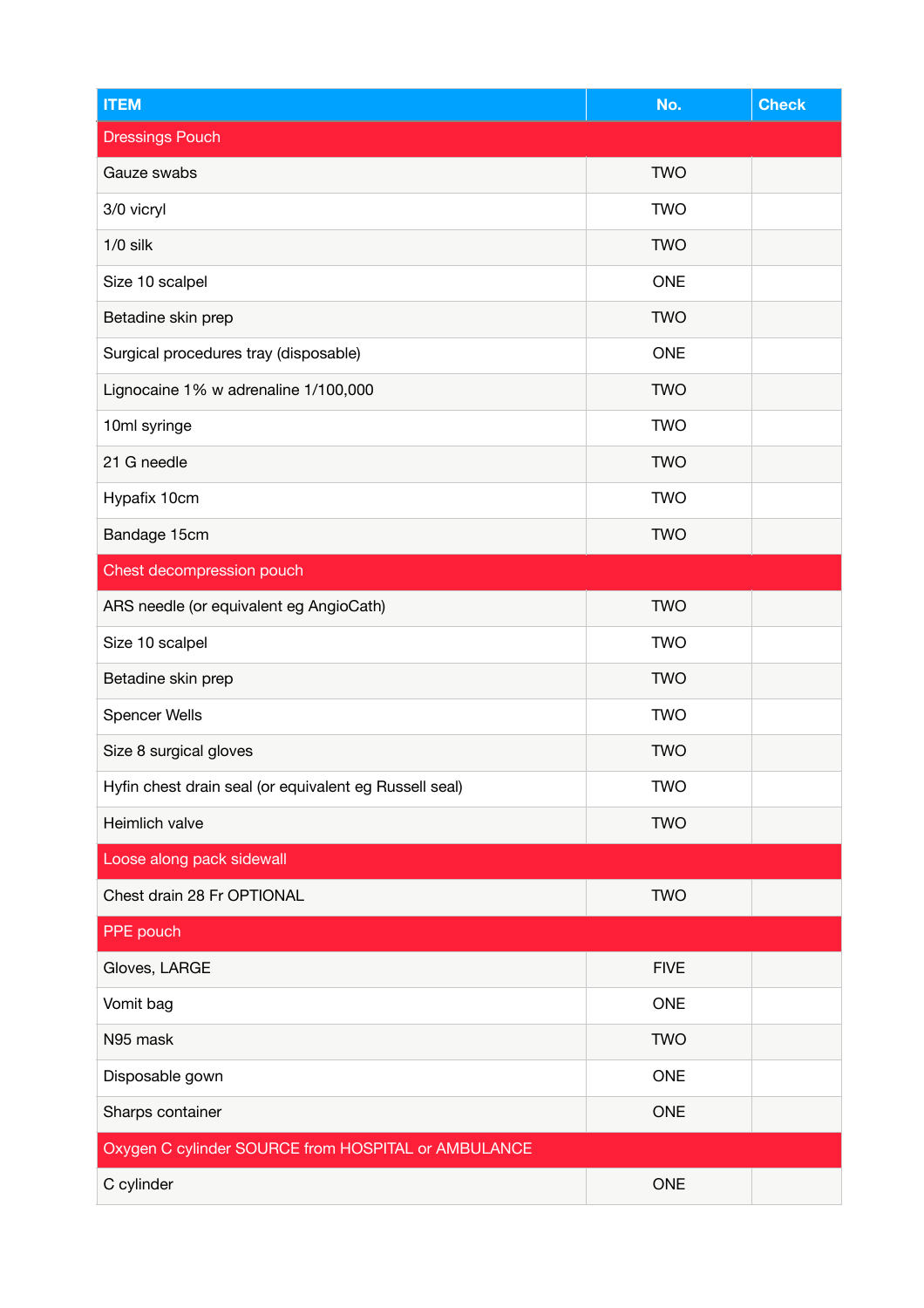| <b>ITEM</b>                                            | No.        | <b>Check</b> |
|--------------------------------------------------------|------------|--------------|
| <b>Bag Mask Pouch</b>                                  |            |              |
| Pocket BVM                                             | <b>ONE</b> |              |
| PEEP valve                                             | <b>ONE</b> |              |
| Adult NRB mask                                         | <b>ONE</b> |              |
| Paediatric O2 mask                                     | <b>ONE</b> |              |
| <b>Suction Pouch</b>                                   |            |              |
| Suction Easy bulb suction device                       | <b>ONE</b> |              |
| DuCanto sucker                                         | <b>TWO</b> |              |
| <b>Airway Adjunct Pouch</b>                            |            |              |
| Oropharyngeal airways Size 0-5                         | <b>ONE</b> |              |
| Nasopharyngeal airways 4 & 6                           | <b>ONE</b> |              |
| <b>Supraglottic Pouch</b>                              |            |              |
| iGel or equivalent 2nd generation SGAs, range of sizes | <b>ONE</b> |              |
| Orogastric tubes                                       | <b>ONE</b> |              |
| Sterile lubricant gel                                  | <b>ONE</b> |              |
| <b>Epistaxis Pouch OPTIONAL</b>                        |            |              |
| Rapid Rhino                                            | <b>TWO</b> |              |
| Cophenylcaine spray (supply from Hospital or clinic)   | <b>ONE</b> |              |
| MAD (mucosal atomisation device)                       | <b>TWO</b> |              |
| Fascia Iliaca Block Pouch OPTIONAL                     |            |              |
| 0.75% plain ropivacaine                                | <b>ONE</b> |              |
| 20ml syringe (luer lock)                               | <b>ONE</b> |              |
| 21 G needle                                            | <b>ONE</b> |              |
| Epidural catheter set                                  | <b>ONE</b> |              |
| Indelible marker                                       | <b>ONE</b> |              |
| Skin prep                                              | <b>ONE</b> |              |
| FIB cheat sheet                                        | <b>ONE</b> |              |
| Loose in side pockets                                  |            |              |
| Sharpie, trauma shears, headlight, gloves              | <b>ONE</b> |              |
|                                                        |            |              |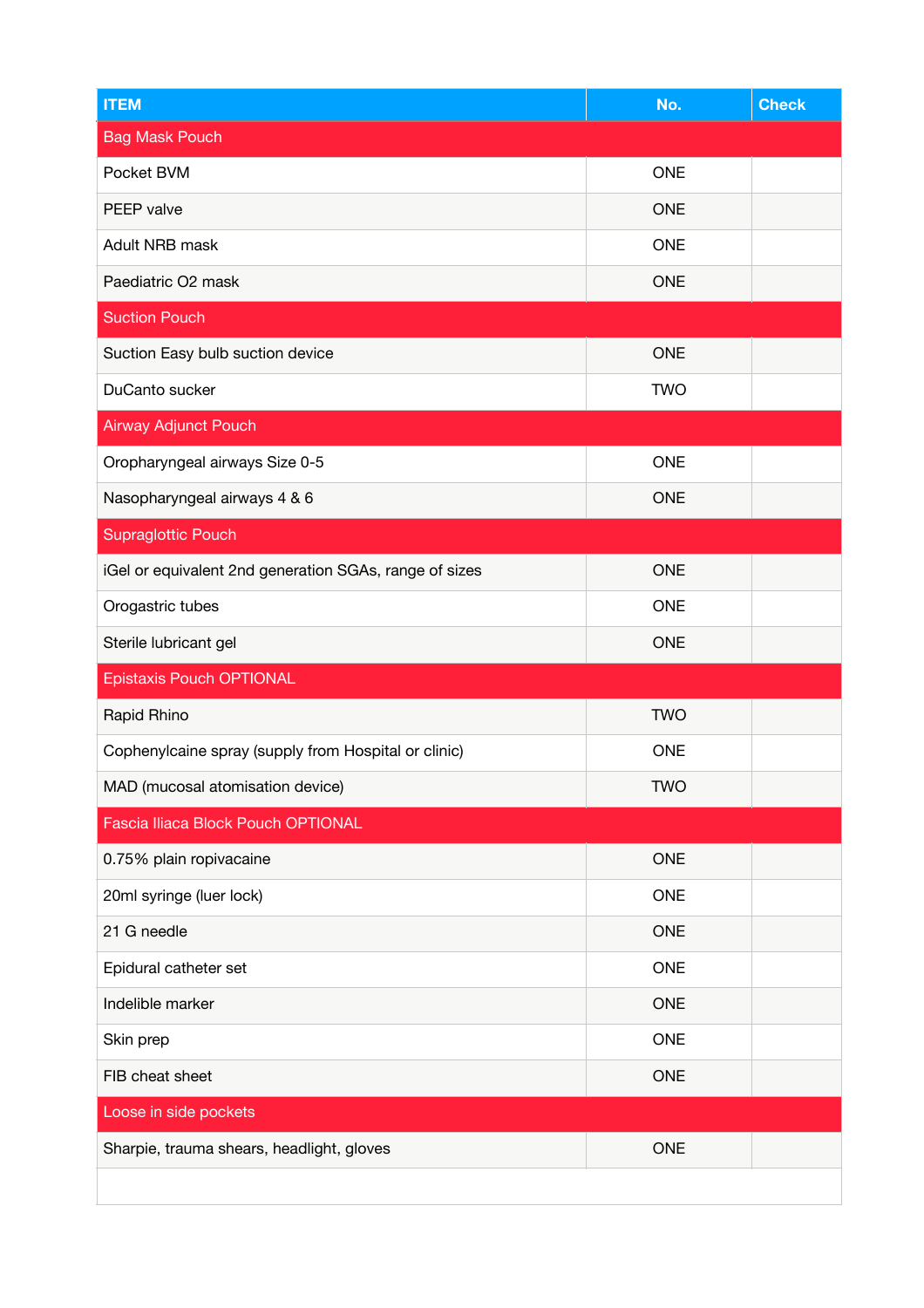| <b>ITEM</b>                                      | No.             | <b>Check</b> |
|--------------------------------------------------|-----------------|--------------|
| <b>Advanced Airway Pouch</b>                     |                 |              |
| Mac 3 & 4 Truphatek Trulite laryngoscopes        | <b>TWO</b>      |              |
| Magill forceps                                   | <b>ONE</b>      |              |
| Tube ties, tape                                  | <b>ONE</b>      |              |
| Frova bougie                                     | <b>ONE</b>      |              |
| ETT 5.0-9.0                                      | <b>ONE</b>      |              |
| ETCO2 colorimetric                               | <b>ONE</b>      |              |
| <b>HME</b> filter                                | <b>ONE</b>      |              |
| 10ml syringe                                     | <b>ONE</b>      |              |
| SurgiLube                                        | <b>ONE</b>      |              |
| <b>CICO kit</b>                                  |                 |              |
| Skin prep                                        | <b>ONE</b>      |              |
| Size 10 scalpel                                  | <b>ONE</b>      |              |
| 6.0 ETT                                          | <b>ONE</b>      |              |
| <b>First In kit</b>                              |                 |              |
| 5ml syringe                                      | <b>TWO</b>      |              |
| 10 ml syringe                                    | <b>TWO</b>      |              |
| 20ml syringe                                     | <b>TWO</b>      |              |
| Saline 10ml                                      | <b>TWO</b>      |              |
| Drawing up needles                               | <b>SIX</b>      |              |
| Ketamine 200mg/2ml SOURCE FROM HOSPITAL etc      | <b>FOUR</b>     |              |
| Fentanyl 100mcg/2ml SOURCE FROM HOSPITAL etc     | <b>FOUR</b>     |              |
| Adrenaline 1/1000 SOURCE FROM HOSPITAL etc       | <b>FOUR</b>     |              |
| Drug labels                                      | <b>MULTIPLE</b> |              |
| Sharpie                                          | <b>ONE</b>      |              |
| <b>Medication Bag</b>                            |                 |              |
| See detailed list & expiry dates, separate sheet |                 |              |

NB typically sourced from Doctors Bag (PBS) & hospital/ambulance by agreement (locally or State). Sandpiper Australia does not supply drugs